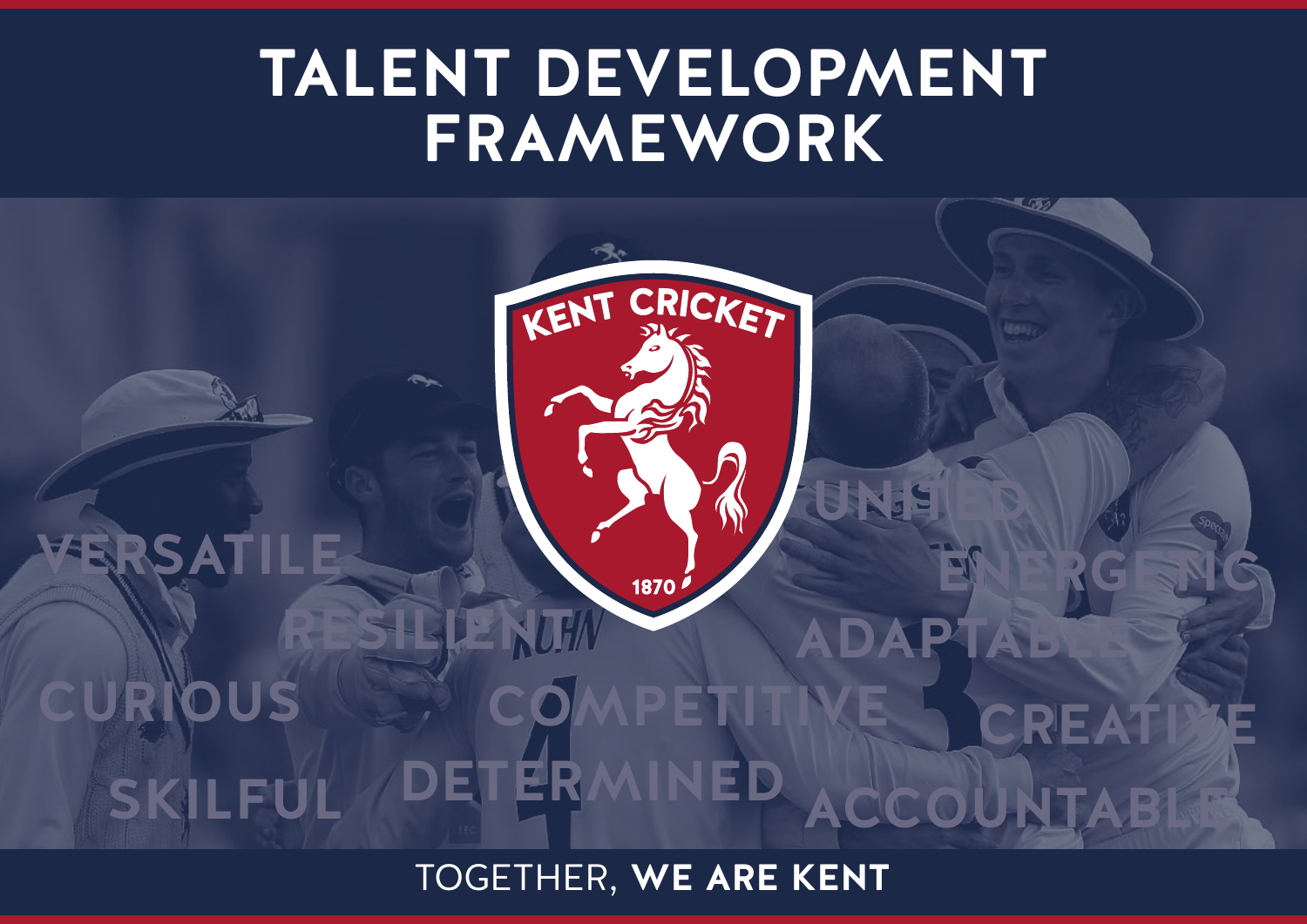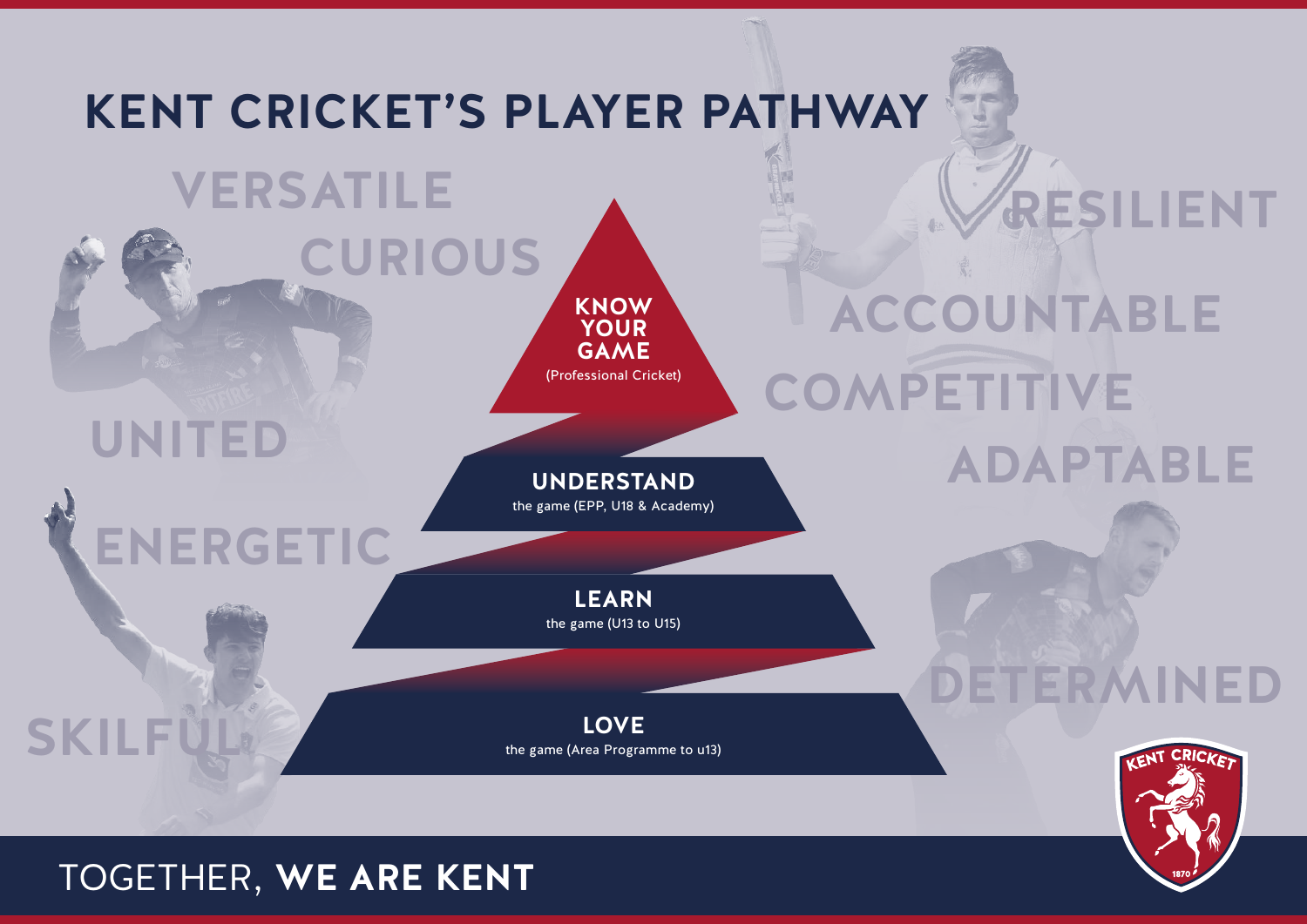"I've loved playing for Kent since I was 6. I've loved every minute of it, and am always looking forward to when I can next pull on a Kent jersey. The Pathway has contributed massively to my love of the game."

Dan Bell-Drummond

## **'LOVE' FRAMEWORK 'LEARN' FRAMEWORK**

" Learning is such an important part of cricket and I am constantly looking for new ways to develop my game. Kent's Pathway is a great place to learn cricket and I am delighted I had, and still have, the opportunity to play and learn my game at Kent."

Ollie Robinson

## **'UNDERSTAND' FRAMEWORK**

"It is vital to understand your own game and the Pathway environment enabled me to do just that. I am able to score runs as a professional because of the deep understanding I have of my own game.

over the years has been the increase in my

self-awareness and knowledge. Both of which has enabled me to Know my game inside out. This process was started and facilitated by the Kent Pathway from day one. "

**'KNOW' YOUR GAME**

"One of the biggest improvements in my game

Zak Crawley

Sam Billings

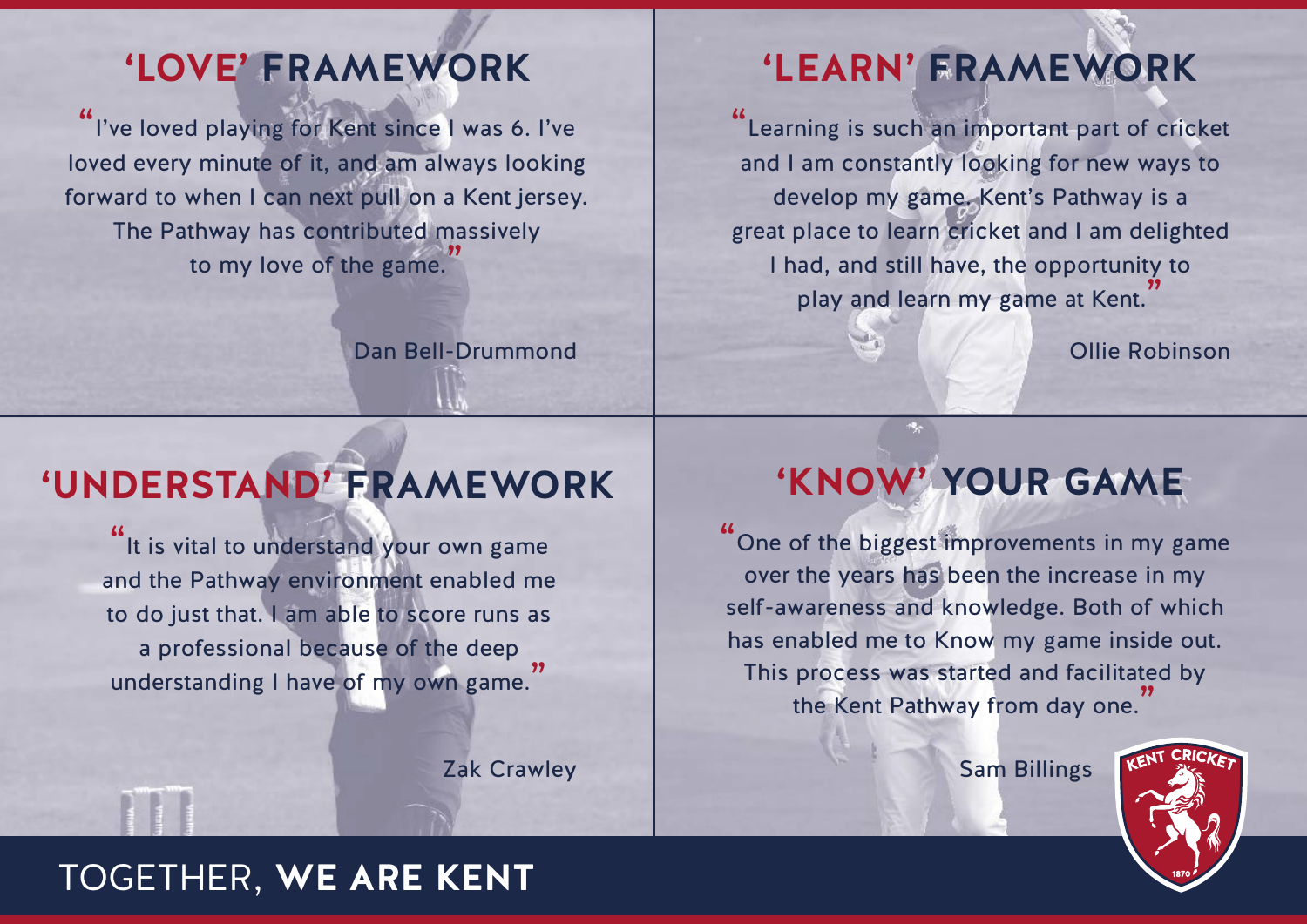# **LOVE FRAMEWORK**

|                               | <b>TECHNICAL</b>                                                                     | <b>TACTICAL</b>                                                     | <b>MENTAL</b>                                                   | <b>PHYSICAL</b>                                                         |
|-------------------------------|--------------------------------------------------------------------------------------|---------------------------------------------------------------------|-----------------------------------------------------------------|-------------------------------------------------------------------------|
| <b>BATTING</b>                | - Solid set-up<br>- Score both sides of the<br>wicket                                | - Different scoring options<br>- Defence and attack                 | - Making good decisions<br>- Batting partnerships               | - Running the bat in<br>- Running between the<br>wickets                |
| <b>SEAM</b><br><b>BOWLING</b> | - Good alignment<br>- Legal delivery<br>- Safe repeatable action                     | - Bowling to a field<br>- Setting a field for your<br>best delivery | - Commit to the next ball<br>and the plan<br>- Positive mindset | - Basic Running technique<br>- Arms and legs drive<br>- Ability to jump |
| <b>SPIN</b><br><b>BOWLING</b> | - Good alignment<br>- Legal delivery<br>- Safe repeatable action                     | - Bowling to a field<br>- Setting a field for your<br>best delivery | - Commit to the next ball<br>and the plan<br>- Positive mindset | - Rhythmical run up                                                     |
| <b>FIELDING</b>               | - Basic catching,<br>gathering and throwing<br>styles<br>- Good movement<br>patterns | - Angles in the field<br>- Aggressive, attacking<br><b>lines</b>    | - Fielding practice<br>- Want the ball                          | - Running, diving, and<br>turning mechanics                             |

淼

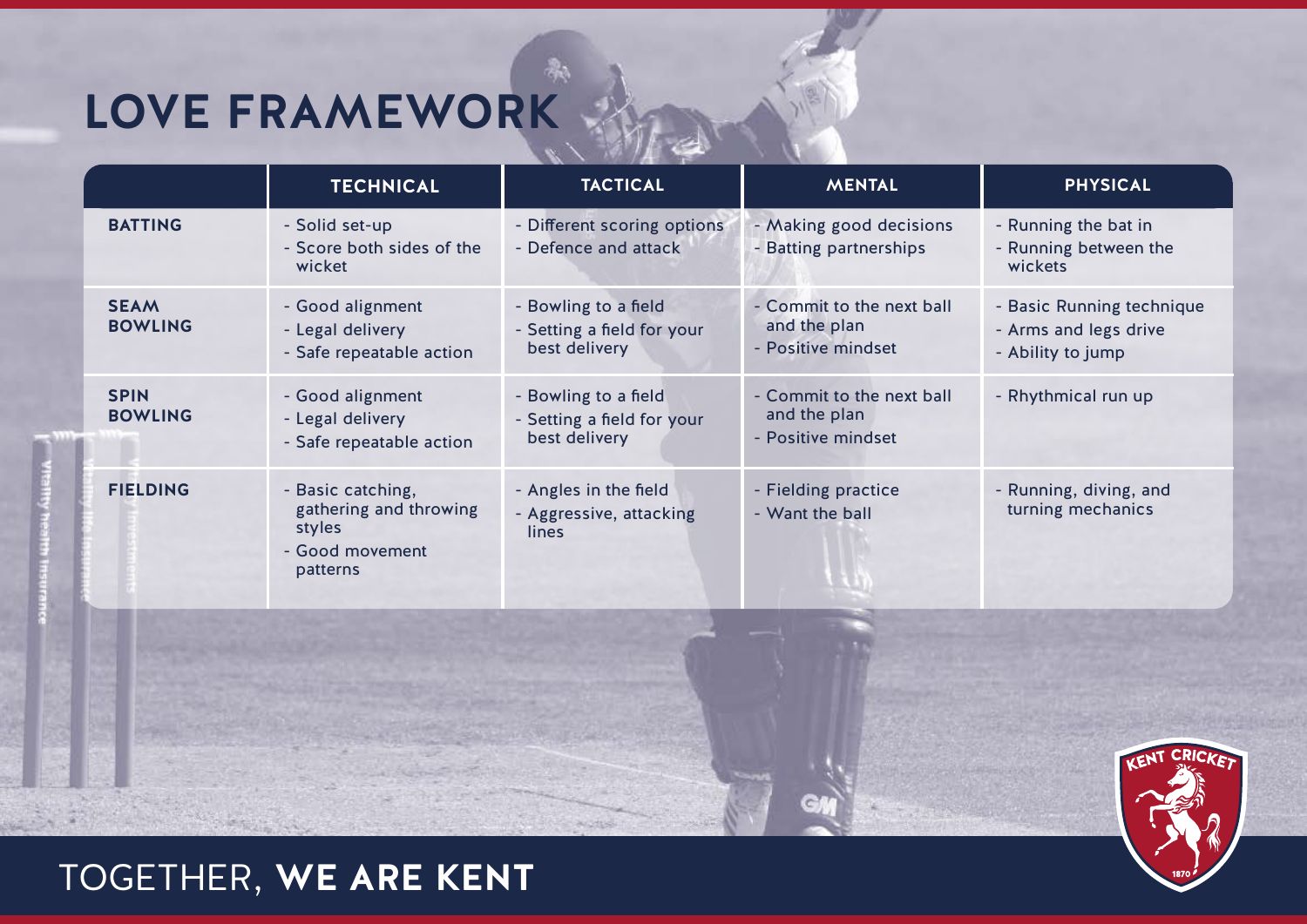## **LEARN YOUR GAME**

|                               | <b>TECHNICAL</b>                                                                                                                    | <b>TACTICAL</b>                                                                                                        | <b>MENTAL</b>                                                                                                                                          | <b>PHYSICAL</b>                                                                                               |
|-------------------------------|-------------------------------------------------------------------------------------------------------------------------------------|------------------------------------------------------------------------------------------------------------------------|--------------------------------------------------------------------------------------------------------------------------------------------------------|---------------------------------------------------------------------------------------------------------------|
| <b>BATTING</b>                | - Score of the front and<br>back foot<br>- Play all sweeps<br>- Cut and pull<br>- Protect your stumps<br>- Boundary options         | - Manipulate the field<br>- Pay attention when<br>playing (rephrase - learn<br>by watching the game?)                  | - Survive and thrive against<br>the short ball<br>- Hit the gaps<br>Learn and develop pre<br>game and ball routines<br>- Emotional control             | - Bat for long periods<br>- Good physical behaviours<br>- The added performance<br>value of S&C and nutrition |
| <b>SEAM</b><br><b>BOWLING</b> | - Primary stock ball<br>- Variations<br>- Linear movements with<br>arms and knees                                                   | - Field changes for<br>different balls<br>- Your plan B and field<br>setting                                           | - Learn and develop pre<br>game and ball routines<br>- Bowling under pressure in<br>all phase's and formats<br>- Positive Body Language<br>and Mindset | - Speed, power, stamina<br>and flexibility<br>- The added performance<br>value of S&C and nutrition           |
| <b>SPIN</b><br><b>BOWLING</b> | - Learn your action<br>- One good variation<br>- Develop a pace range<br>- Present a good seam                                      | - Field changes for<br>different balls<br>- Your plan B and field<br>setting                                           | - Learn and develop pre<br>game and ball routines<br>- Bowling under pressure in<br>all phase's and formats<br>- Positive Body Language<br>and Mindset | - Speed, power, stamina<br>and flexibility<br>- The added performance<br>value of S&C and nutrition           |
| <b>FIELDING</b>               | - Different catching,<br>gathering and throwing<br>techniques<br>- Split-stepping<br>- Natural diving techniques<br>- Slip catching | - Read the game, batsmen<br>and conditions<br>- Impact the game<br>positively by supporting<br>the captain and bowlers | - Deal with mistakes<br>- Switch on and off<br>- Focus one ball at a time                                                                              | - Increase speed, diving<br>range and throwing range                                                          |

 $\sqrt{g}$ 

剥

 $\overline{\text{d}}$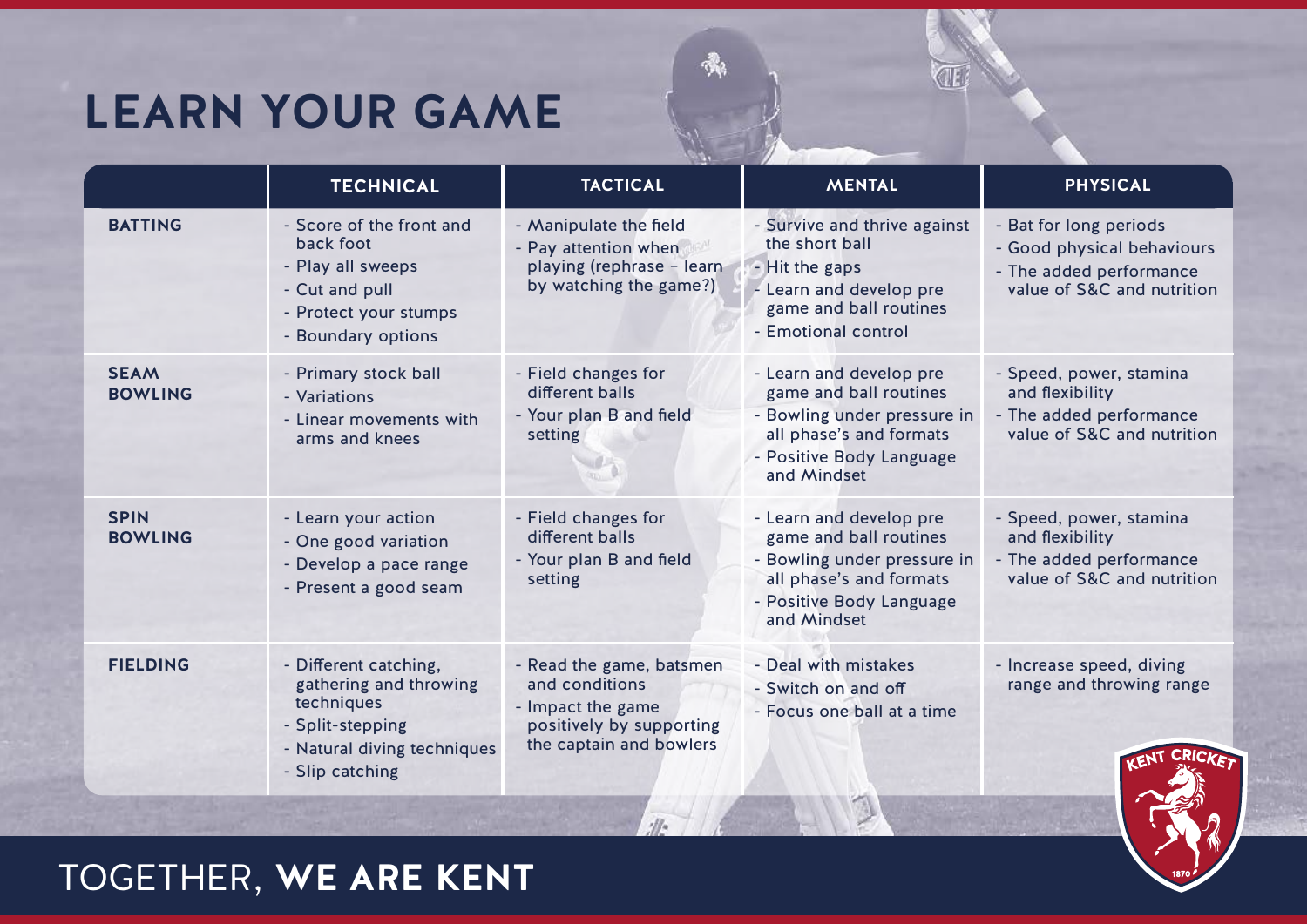## **UNDERSTAND YOUR GAME**

|                               | <b>TECHNICAL</b>                                                                                                                                        | <b>TACTICAL</b>                                                                                                                                              | <b>MENTAL</b>                                                                             | <b>PHYSICAL</b>                                                                                                |
|-------------------------------|---------------------------------------------------------------------------------------------------------------------------------------------------------|--------------------------------------------------------------------------------------------------------------------------------------------------------------|-------------------------------------------------------------------------------------------|----------------------------------------------------------------------------------------------------------------|
| <b>BATTING</b>                | - Survive and thrive<br>against pace, spin, and<br>swing<br>- Transfer weight against<br>pace, spin and swing                                           | - 360 batsman<br>- Score runs through field<br>manipulation<br>- Deny, dictate and dominate<br>- Survive and thrive                                          | - Mental strength<br>- Decision making under<br>fatigue and pressure                      | - Stamina to bat for long<br>periods<br>- Power to hit boundaries                                              |
| <b>SEAM</b><br><b>BOWLING</b> | - Using the crease and<br>angles<br>- Understand your action                                                                                            | - Your best ball and field<br>for each play<br>- Read the game, batsmen<br>and conditions<br>- Bowl in all phases and<br>formats<br>- When to use variations | - Problem solving<br>- Resilience                                                         | - Understand Workload<br>management<br>- Professional behaviours<br>- Speed, power, stamina<br>and flexibility |
| <b>SPIN</b><br><b>BOWLING</b> | - Additional variations<br>- Expand pace range<br>- Use of crease - over and<br>round, wide and close<br>- Ability to bowl in all<br>phases and formats | - Our role in different game<br>phases and formats<br>- Reading batsmen<br>- When to use variations<br>- Setting up batsmen                                  | - Problem solving<br>- Resilience                                                         | - Professional behaviours<br>- Speed, power, stamina<br>and flexibility                                        |
| <b>FIELDING</b>               | - Excel in the inner ring<br>and boundary riding<br>- Slide, pick up and<br>release<br>- Specialist positions                                           | - Hunting in packs<br>- Assessing batsmen,<br>conditions and game<br>situations<br>- Importance of angles in<br>the field                                    | - Concentrate for long<br>periods<br>- Creating energy in the<br>field<br>- Own your zone | - Nutrition impacts your<br>performance.<br>- Concentrate for long<br>periods                                  |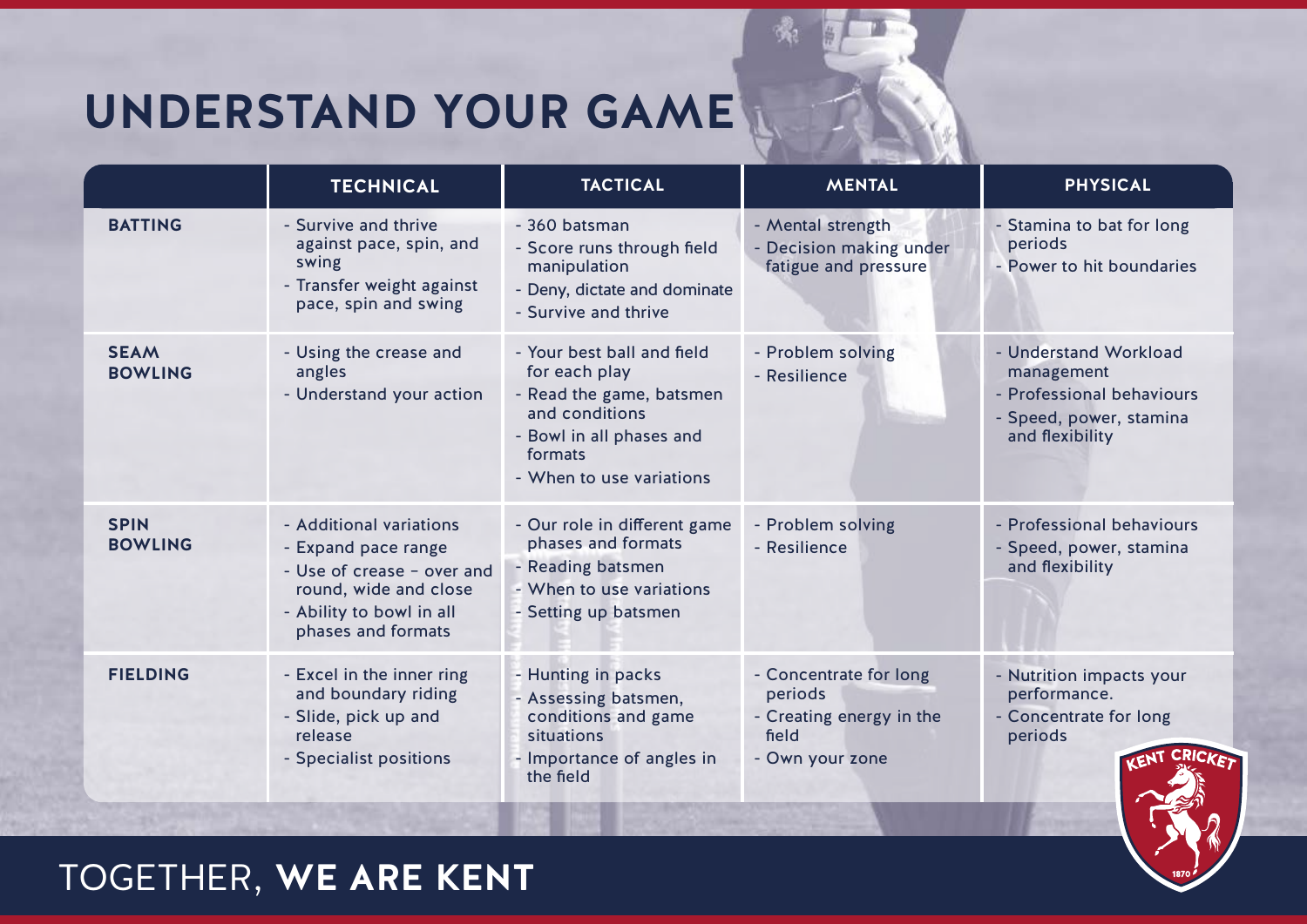# **KNOW YOUR GAME**

|                               | <b>TECHNICAL</b>                                                                                                                      | <b>TACTICAL</b>                                                                                                                                             | <b>MENTAL</b>                                                                                                                                               | <b>PHYSICAL</b>                                                                                                                 |
|-------------------------------|---------------------------------------------------------------------------------------------------------------------------------------|-------------------------------------------------------------------------------------------------------------------------------------------------------------|-------------------------------------------------------------------------------------------------------------------------------------------------------------|---------------------------------------------------------------------------------------------------------------------------------|
| <b>BATTING</b>                | - Identify length<br>- A consistent 360<br>player, against seam<br>and spin<br>- Survive and thrive<br>against the short ball         | - Ability to manipulate the<br>gaps against seam and<br>spin<br>- know the oppositions<br>game plans and threats<br>- Know your strengths and<br>weaknesses | - Stay in the moment<br>- Emotional control on and<br>off the field<br>- Deliberate practice<br>- Critical Moment Control                                   | - Ability to bat for 90+<br>overs<br>- Clarity of thinking and<br>quality of execution under<br>fatigue<br>- Power to hit sixes |
| <b>SEAM</b><br><b>BOWLING</b> | - Action refinement<br>- Additional variations                                                                                        | - Your best play in any<br>given situation<br>- Think outside the box<br>- Proactive not reactive                                                           | - Can do attitude<br>- Willing to practice<br>outside the box<br>- Critical Moment Control                                                                  | - Know workload<br>management<br>- Your professional<br>behaviours                                                              |
| <b>SPIN</b><br><b>BOWLING</b> | - Action refinement<br>- Ability to deceive<br>batsmen through the air<br>and off the pitch<br>- Excellent fielder off own<br>bowling | - Know your best play in<br>any given situation.<br>- Think outside the box<br>- Reading the game<br>- Proactive not reactive                               | - Can do attitude<br>- Create theatre<br>- Willing to practice<br>outside the box<br>- Strong enough to deliver<br>long spells<br>- Critical Moment Control | - Strong enough to deliver<br>long spells<br>- Professional behaviours                                                          |
| <b>FIELDING</b>               | - Throw powerfully and<br>accurately from a variety<br>of ranges and angles                                                           | - Anticipate<br>- Read batsman's shape<br>of shot<br>- Hunting in packs                                                                                     | - Calm under pressure<br>- Enjoy fielding practice<br>- Own your zone<br>- Do something extraordinary<br>- Critical Moment Control                          | - Excellent movement<br>competency<br>- Fast feet                                                                               |
|                               |                                                                                                                                       |                                                                                                                                                             |                                                                                                                                                             |                                                                                                                                 |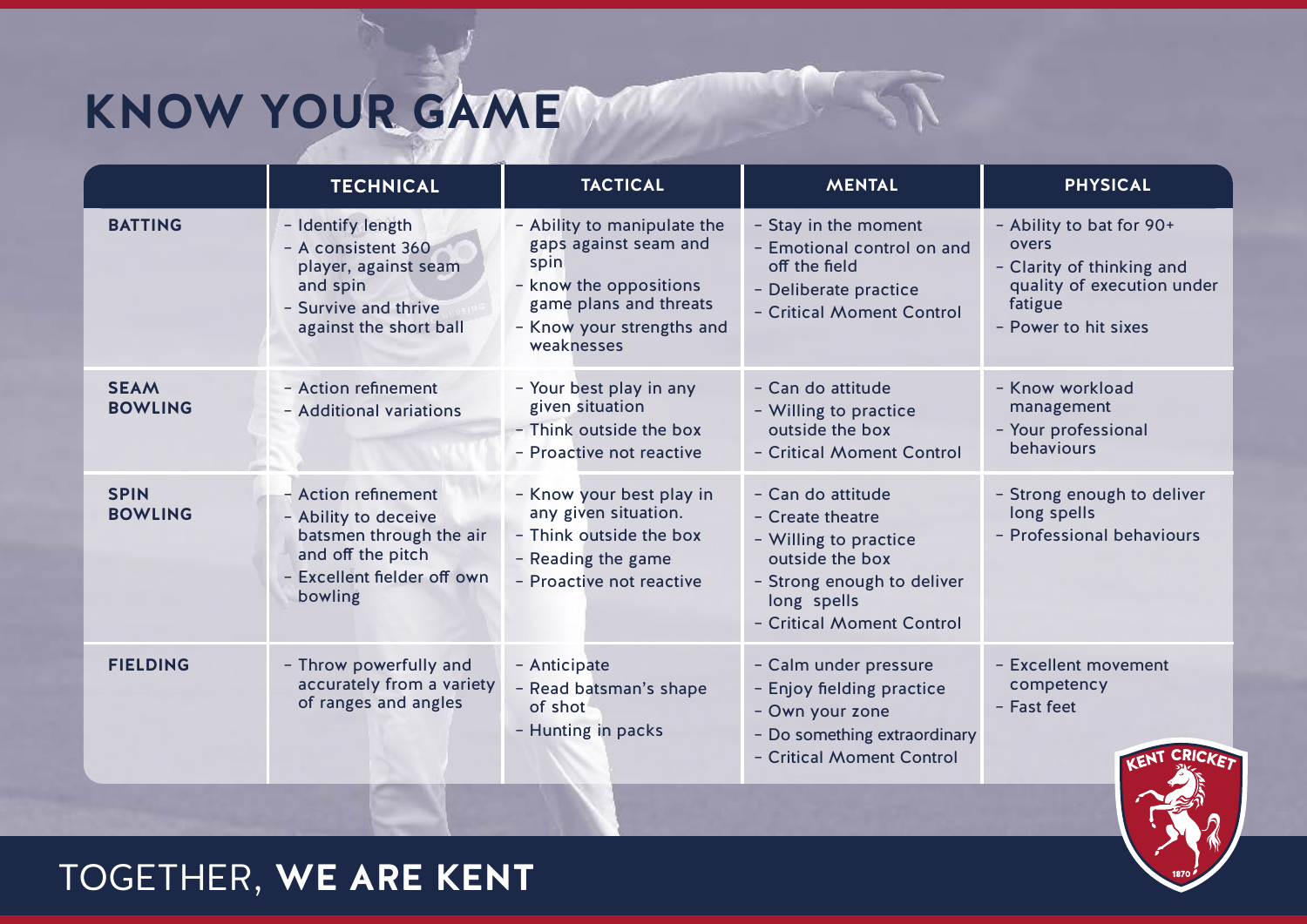**WICKET-KEEPING**

|                  | <b>LOVE</b>                                                                                                                                                 | <b>LEARN</b>                                                                                                                                                                                                         | <b>UNDERSTAND</b>                                                                                                                                                 | <b>KNOW</b>                                                                                                                                                                                                                                       |
|------------------|-------------------------------------------------------------------------------------------------------------------------------------------------------------|----------------------------------------------------------------------------------------------------------------------------------------------------------------------------------------------------------------------|-------------------------------------------------------------------------------------------------------------------------------------------------------------------|---------------------------------------------------------------------------------------------------------------------------------------------------------------------------------------------------------------------------------------------------|
| <b>TECHNICAL</b> | - Different types of safe<br>catching methods<br>- Awareness of head, hands<br>and feet movement<br>- Throwing technique<br>- Run scoring batting technique | - To catch balls consistently<br>- A natural diving technique<br>- To be able to throw safely and<br>accurately<br>- To be a run scorer in the top 6<br>of your county age group side<br>- Catching with either hand | - Collect throws from the outfield<br>cleanly<br>- Consistent run scorer in all<br>formats<br>- Alignment to different bowlers                                    | - Catching reliably under pressure<br>from bowlers and fielders<br>- Dive naturally both ways<br>- Throw safely with speed and<br>accuracy<br>- Fulfil a major role in the batting<br>order<br>- Collecting a wobbling ball<br>cleanly and safely |
| <b>TACTICAL</b>  | - Knowledge when to stand<br>back or stand up<br>- Basic field settings<br>knowledge                                                                        | - Energy and Enthusiasm in the field<br>- Impact the game tactically by<br>supporting captain, bowlers &<br>fielders                                                                                                 | - Assessing batsmen, conditions<br>and game situations<br>- Importance of angles in the field                                                                     | - Command a presence on the<br>field<br>- Read the game                                                                                                                                                                                           |
| <b>MENTAL</b>    | - Love for the game and skill<br>development<br>- Focus one ball at a time<br>- Confidence to stand up to the<br>stumps                                     | - Goal setting<br>- Pre game and pre delivery<br>routines<br>- Deal with failure<br>- Remove all distractions                                                                                                        | - Be a leader on the field<br>- Deal with pressure<br>- Concentrate over long periods<br>- Managing your mental workload<br>- Expect every ball to come to<br>you | - Your strengths<br>- Your role and expectations<br>- Your personal game plan for<br><b>SUCCESS</b>                                                                                                                                               |
| <b>PHYSICAL</b>  | - Quality of movement, strength<br>& flexibility<br>- Footwork patterns                                                                                     | - Hold posture when standing<br>up and back<br>- Move quickly from side to<br>side and forwards/backwards                                                                                                            | - Nutrition impacts your<br>performance<br>- Managing your physical<br>workload<br>- Concentrate over long periods                                                | - Hold your posture when<br>standing up and back<br>- Meet elite performance<br>standards                                                                                                                                                         |

## TOGETHER, **WE ARE KENT**

**SORBO**